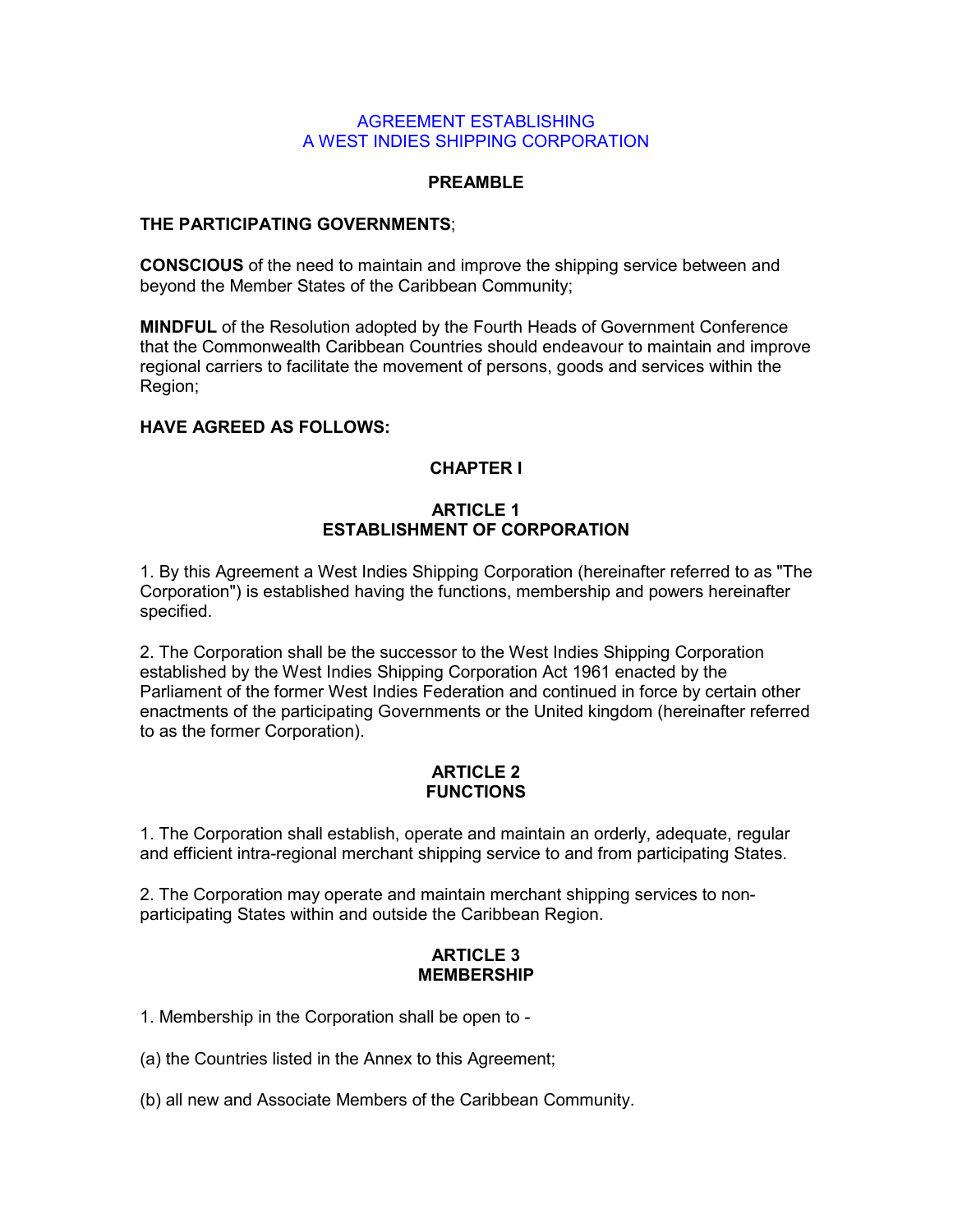2. The countries listed in the Annex, the Governments of which sign this Agreement in accordance with paragraph 1 of Article 42 and ratify the said Agreement in accordance with paragraph 1 of Article 43 shall become Members of the Corporation (hereinafter referred to as Member Countries).

3. Countries admitted as new or Associate Members to the Caribbean Community by the Conference may become Member Countries of the Corporation in accordance with Article 46 of this Agreement.

## CHAPTER II - CAPITAL AND OTHER RESOURCES

## ARTICLE 4 AUTHORISED CAPITAL

1. The authorised capital of the Corporation shall be fifty million dollars in the currency of Trinidad and Tobago. The authorised capital shall be divided into shares of one hundred dollars each in the said currency, which shall be available for subscription only by Member Countries in accordance with the provisions of Article 6.

2. The authorised capital may be increased by the Standing Committee on the recommendation of the Board of Directors.

3. The admission of a new Member Country shall entail an increase in the subscribed capital corresponding to the capital brought in by the new Member Country.

## ARTICLE 5 SUBSCRIPTION OF SHARES

1. The Standing Committee shall determine -

(a) the amount of the issued share capital of the Corporation; and

(b) the number of shares to be subscribed for by each Member Country in the initial issue of share capital.

2. In the initial issue of share capital a number of shares equivalent in value to the interest of the Member Countries specified in paragraph 1 of the Annex in the assets of the former Corporation, which have been transferred to the Corporation, shall be issued to every such Member Country. The value of such interest shall be determined as at the date of the entry into force of this Agreement. Where a Member Country is in default of any financial obligations to the former Corporation, the Corporation shall have a lien on any shares issued by it to that Member Country in respect of the value of the interest of that Member Country in the assets of the former Corporation.

3. In the case of any subsequent issue of share capital, other than through an admission of a new Member Country, each Member Country shall have the right to subscribe, on such terms and conditions as the Standing Committee determines in consultation with the Board of Directors, to a proportion of the increase of shares equivalent to the proportion which its shares previously subscribed bears to the total subscribed shares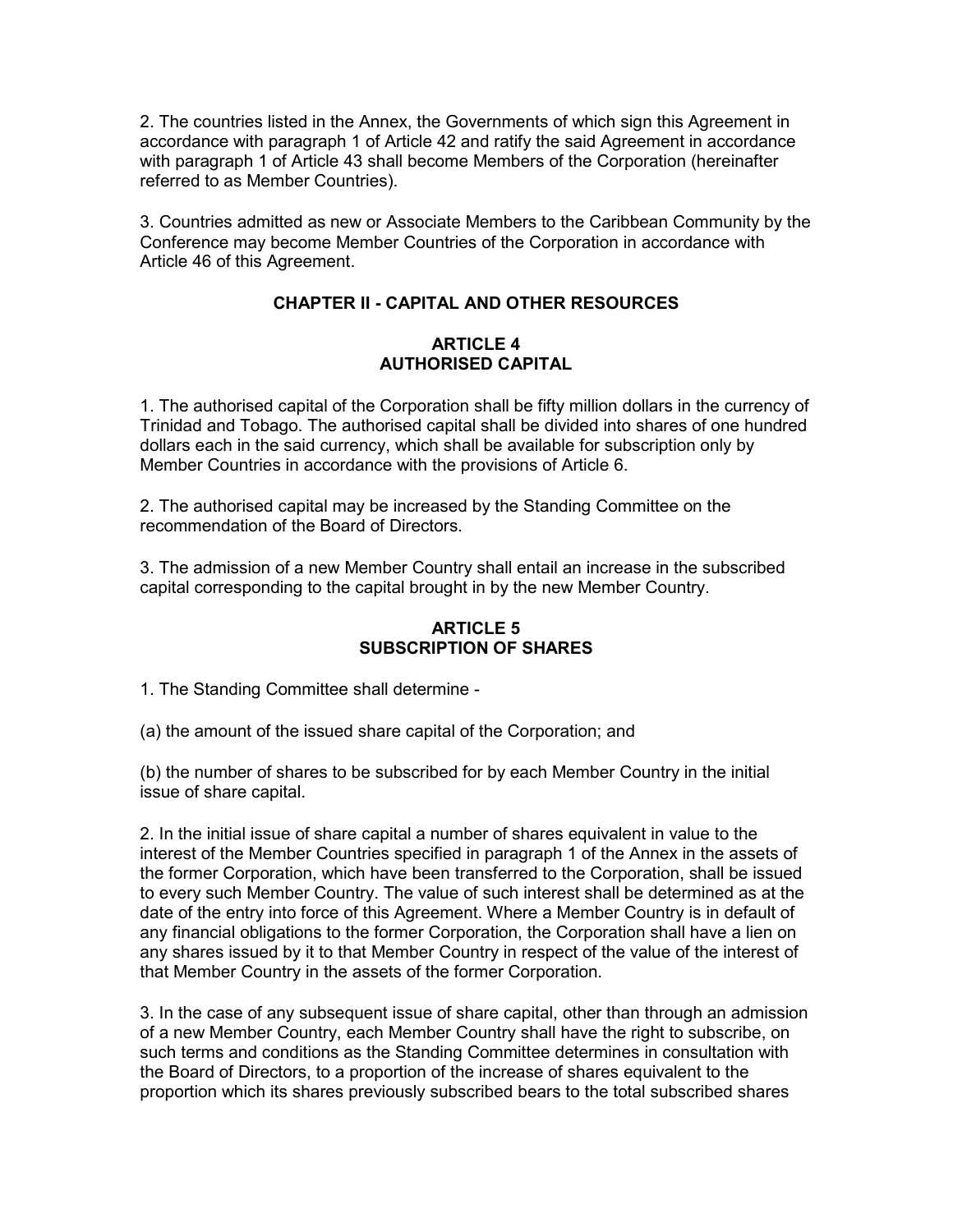immediately before such increase. No Member Country shall be obligated to subscribe to any part of such increase in capital.

4. Where a Member country to which shares are allotted, pursuant to paragraph 3, fails, within the period of time set by the Standing Committee, to take up those shares, or part thereof, such shares or such part thereof shall be offered to the other Member Countries in the proportion equivalent to the proportion which each Member Country's shares previously subscribed bears to the total subscribed shares.

5. All shares shall be issued at par value, unless the Board of Directors with approval of the Standing Committee, decides otherwise.

6. Liability of Member Countries on shares shall be limited to the unpaid portion of their issue price.

7. Except as provided in paragraph 6, no Member Country shall be liable, by reason only of its membership, for obligations of the Corporation.

## ARTICLE 6 PAYMENT OF SUBSCRIPTION

1. The initial issue of share capital, other than the number of shares to be issued to certain Member Countries under paragraph 2 of Article 5, shall be subscribed and paid for by each Member Country specified in the Annex in such instalments extending over such period of time as the Board of Directors with the approval of the Standing Committee may determine.

2. Notwithstanding paragraph 1, the Board of Directors may with the approval of the Standing Committee invite Member Countries to pay up any instalments although the date for their payment is not due in order to enable the Corporation to meet its obligations.

3. Any subsequent issue of share capital may be subscribed and paid for by Member Countries by such instalments and within such period of time as the Board of Directors after consultation with the Member Countries who are subscribers to the subsequent issue may determine.

4. The Corporation shall determine the place for any payments under this Article, provided that until the inaugural meeting of the Board of Directors the payment of the first instalment referred to in paragraph 1 of this Article shall be made to the Government of Trinidad and Tobago as trustees of the Corporation.

## ARTICLE 7 SPECIAL FUND

1. A Special Fund to be known as the Shipping Finance Fund is hereby established into which the Corporation shall receive contributions from the Member Countries.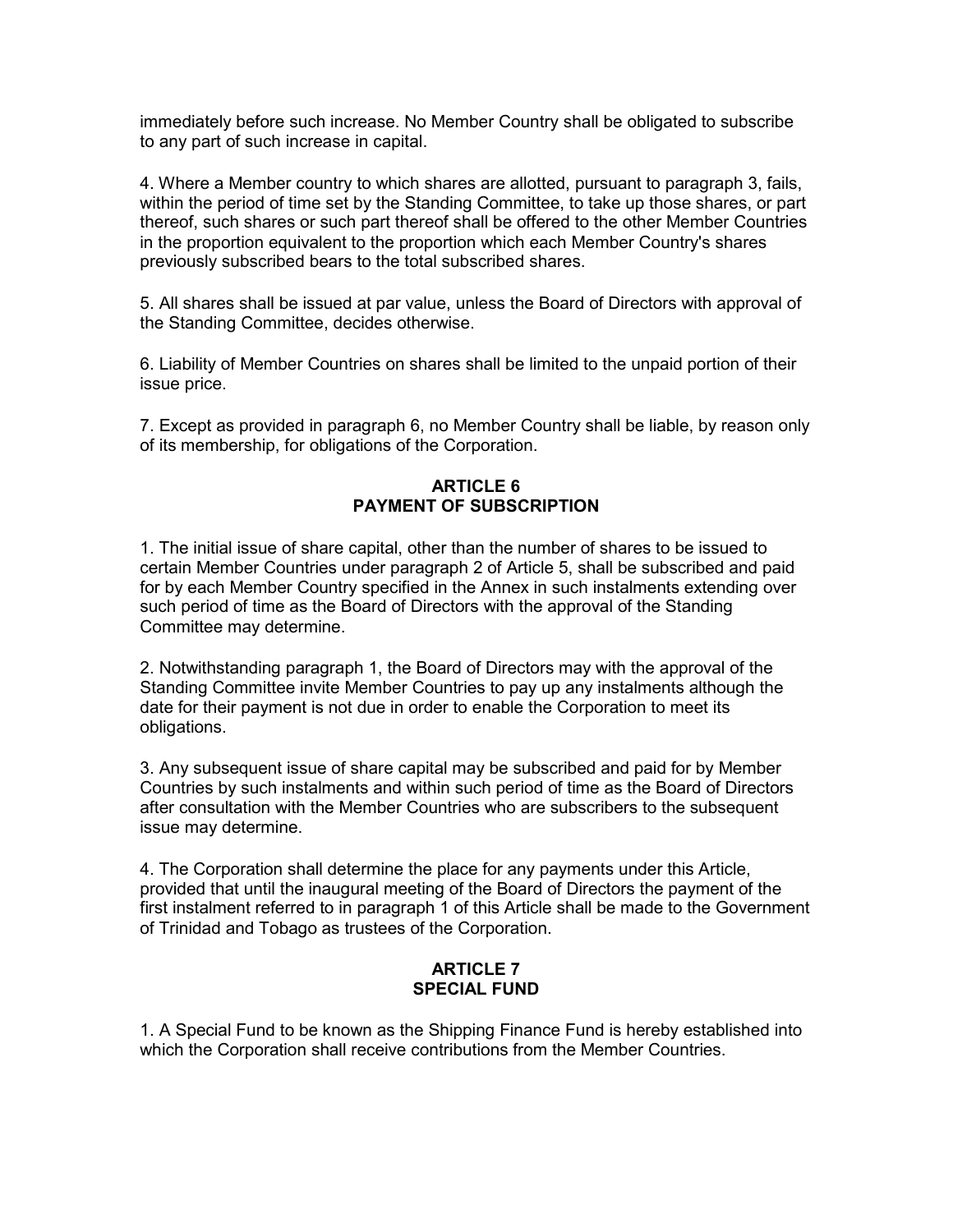2. Subject to the provisions of paragraph 3 of Article 10 the Special Fund shall be used to make provision for the deficit of the Corporation as shown on the income statement.

3. Contributions to the Special Fund shall be made by the Member Countries in the proportion that their subscribed share capital bears to the total subscribed share capital.

## ARTICLE 8 TRANSFER OF SHARES

Subject to paragraph 2 of Article 5, Shares shall not be pledged or encumbered in any manner whatsoever. Shares are transferable only to another Member Country.

## ARTICLE 9 CAPITAL RESOURCES

1. The resources of the Corporation shall consist of -

(a) Ordinary capital resources;

(b) Loan capital resources; and

(c) The Special Fund.

2. In this Agreement -

"loan capital resources" means funds borrowed by the Corporation for the purposes of meeting any of its obligations or discharging any of its functions;

"ordinary capital resources" include -

(a) issued capital of the Corporation allotted pursuant to Article 5;

(b) income derived from investments made from the aforementioned funds; and

(c) any other funds or income received by the Corporation (other than payments into the Special Fund and loan capital resources).

## CHAPTER III - OPERATING PRINCIPLES

## ARTICLE 10 ESTIMATES OF REVENUE AND EXPENDITURE AND DIVIDENDS

1. The Board of Directors shall at such time before the beginning of a financial year as the Standing Committee may direct, submit to the Standing Committee -

(a) a programme of the shipping services including capital expenditure which the Corporation proposes to provide during that year and of the other activities in which the Corporation proposes to engage during that year; and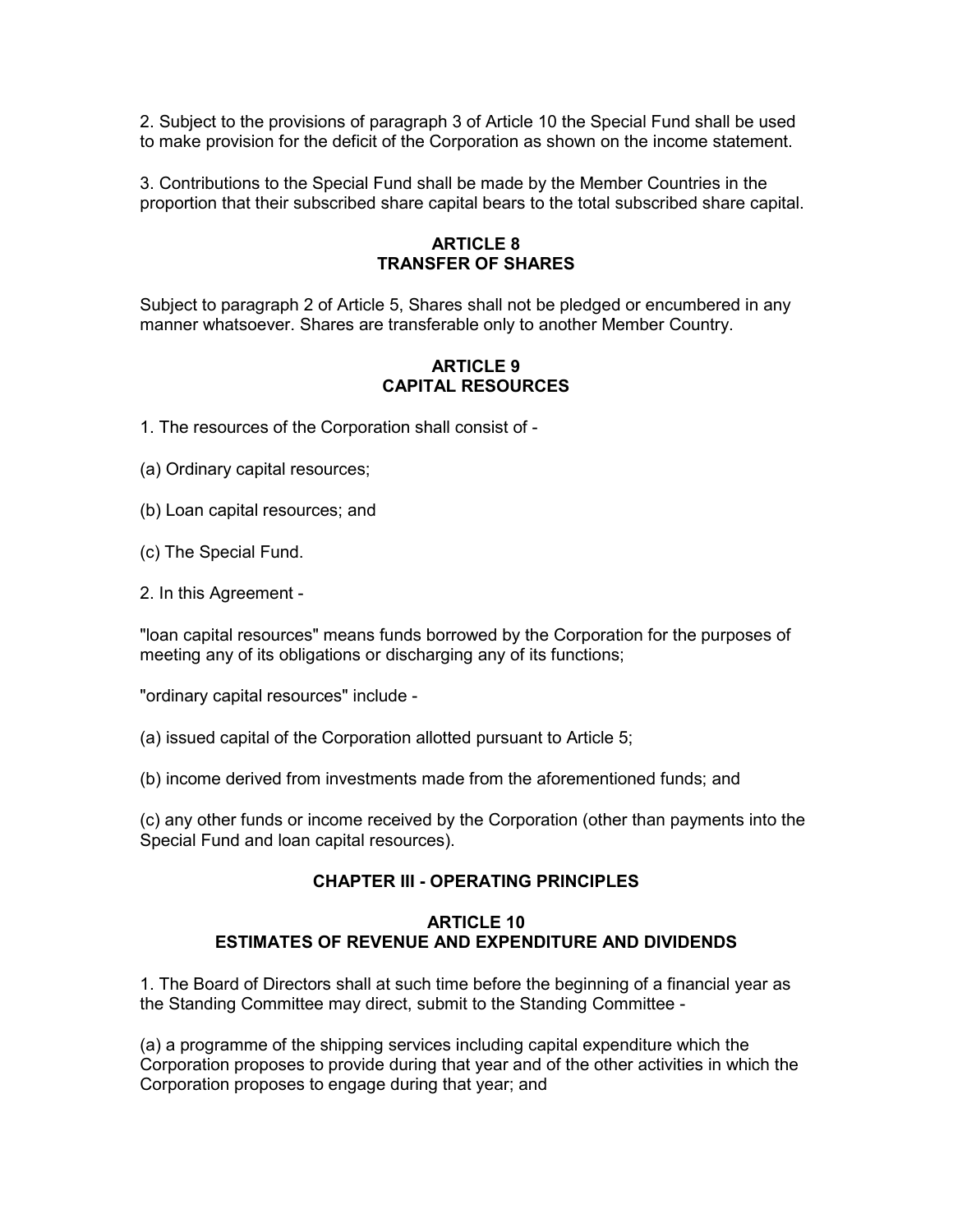(b) an estimate of the revenue to be received by the Corporation during that year and of the expenditure to be incurred by them on revenue account during that year.

2. Every programme and estimate so submitted shall contain such information as the Standing Committee may direct.

3. The Corporation shall conduct its operations in such a manner as to enable it to cover its operating expenses (including interest and depreciation) and amortisation of loan stock, to the greatest extent possible, from its rate-revenue earnings.

4. The Board of Directors, in any one financial year, may increase the freight rates applied by the Corporation by an amount not exceeding fifteen percent without the approval of the Standing Committee. Any increase of freight rates above fifteen percent during such period shall be submitted by the Board of Directors to the Standing Committee for its approval.

5. The Standing Committee may, in approving the estimates of the Corporation, determine and authorise the extent to which the expenditure may exceed the approved estimates.

6. The Board of Directors shall submit to the Standing Committee for its approval each year a revised programme of capital expenditure applicable to the following five-year period.

7. The Board of Directors may recommend, and the Standing Committee may thereupon declare dividends out of the net profits of the Corporation.

8. In this Article -

"expenditure" in relation to any estimate includes any sum thereby proposed to be set aside or allocated for any purpose, other than a sum which would fall to be charged to capital account;

"revenue" does not include any payment into the Special Fund made by the Member Countries under this Agreement.

## ARTICLE 11 REPORTS

1. The Corporation shall within six months of the end of each financial year transmit to the Standing Committee for approval an annual report containing an audited statement of its accounts and shall forward such report to Member Countries when approved.

2. The Corporation may publish such other reports as it deems desirable in the carrying out of its purpose and functions. Such reports shall be transmitted to the Standing Committee.

3. The Accounts of the Corporation shall be audited by Auditors approved by the Standing Committee.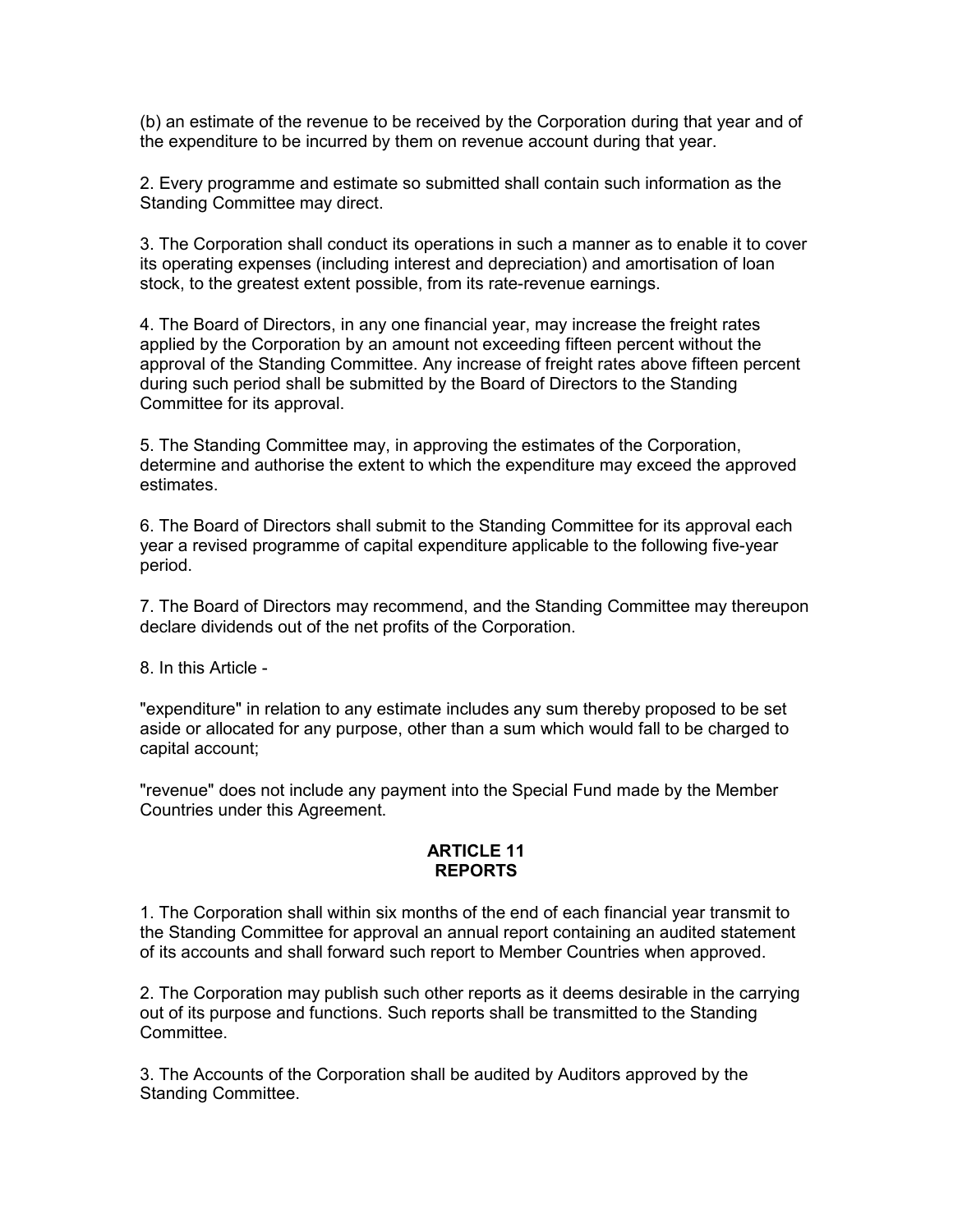## CHAPTER IV - GENERAL POWERS

## ARTICLE 12 BORROWING AND ISSUE OF STOCK

1. The Corporation may with the consent of the Standing Committee or in accordance with the terms of any general authority given by the Standing Committee, borrow by way of overdraft or otherwise, such sums as the Corporation may require for meeting its obligations or discharging its functions.

2. Subject to the provisions of this Agreement, the Corporation may, upon such terms and conditions as the Standing Committee may approve, borrow money by the issue of stock for all or any of the following purposes, that is to say -

(a) the provision of working capital;

(b) the promotion of other undertakings relating to shipping services and the acquisition of such other undertakings, or of shares in such other undertakings, and the making of loans to and the fulfilment of guarantees given for the benefit of such other undertakings;

(c) the redemption of any stock which the Corporation is required or entitled to redeem; and

(d) any other expenditure properly chargeable to capital account, including the repayment of any money borrowed under paragraph 1 for any of the purposes mentioned in the preceding sub-paragraphs of this paragraph.

3. The Corporation may create and issue stock required for the purpose of exercising its powers under this Article.

4. In this Article, "stock" means loan stock.

## ARTICLE 13 GUARANTEE OF LOANS

Any Member Country or group of Member Countries may agree jointly or severally to guarantee any borrowing by the Corporation authorised under Article 12 on such terms and conditions as the Standing Committee may approve.

#### CHAPTER V - ORGANISATION AND MANAGEMENT

#### ARTICLE 14 **STRUCTURE**

The Corporation shall have a Board of Directors, a General Manager and such other officers and staff as may be considered necessary by the Corporation.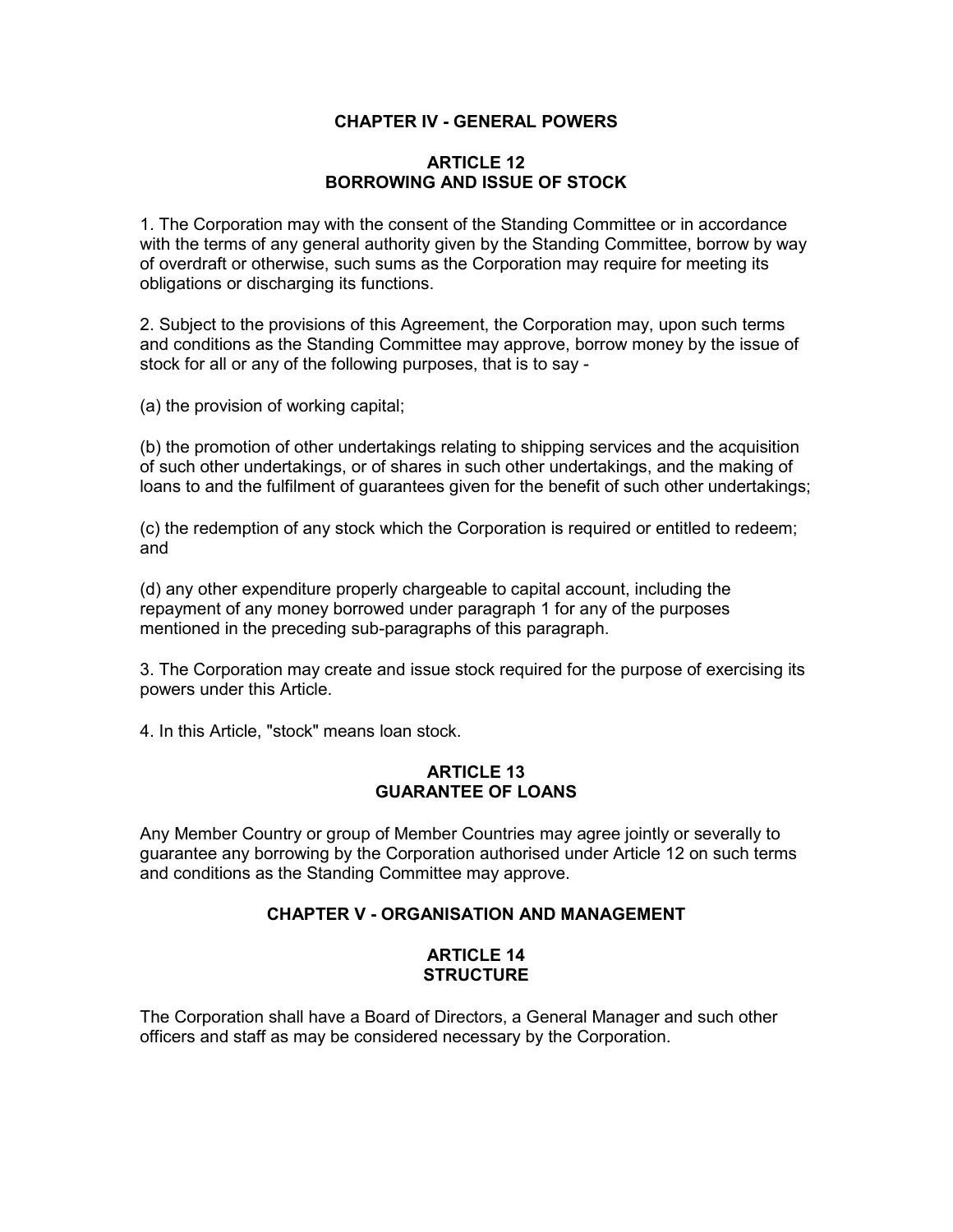## ARTICLE 15 BOARD OF DIRECTORS **COMPOSITION**

1. (a) Initially the Board of Directors shall not exceed ten (10) Members of whom:

One shall be appointed by Barbados;

One shall be appointed by Guyana;

Three shall be appointed by Jamaica;

Four shall be appointed by Trinidad and Tobago;

One shall be appointed jointly by -

Antigua ) Dominica ) Grenada ) Montserrat ) St. Kitts.Nevis/Anguilla ) St. Lucia ) St. Vincent )

(b) Each Member Country or group of Member Countries represented on the Board of Directors shall be entitled to appoint an alternate for each of its Directors on the Board of Directors.

2. When other Countries become Members, the Standing Committee may determine the number of Directors of the Corporation. The Standing Committee may also determine from time to time the number of Directors who may represent any Member Country or Member Countries in terms of the shareholding of Member Countries.

3. Each Member Country or group of Member Countries entitled to make appointments to the Board of Directors shall inform the Standing Committee of their appointments as soon as possible after this Agreement enters into force.

4. Subsequent appointments to the Board of Directors shall be communicated to the Standing Committee by Member Countries or groups of Member Countries as soon as possible after such appointments are made.

5. Each Director and alternate shall hold office for a period of three years but shall be eligible for reappointment.

6. The Standing Committee shall appoint from the Directors a Chairman and a Vice-Chairman who shall preside in the absence of the Chairman. Both the Chairman and Vice-Chairman shall hold office for three (3) years. Both shall be eligible for reappointment.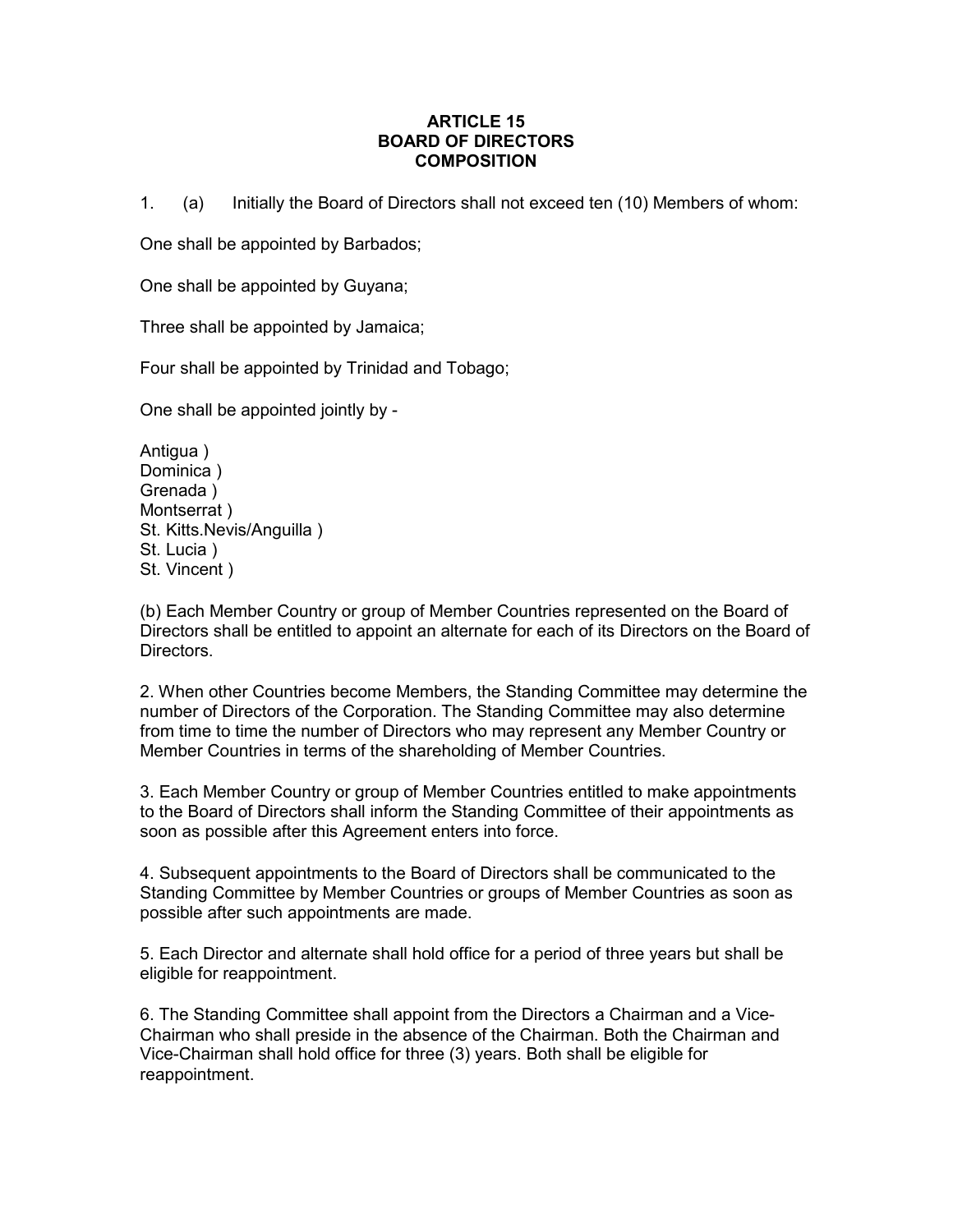7. The Chairman, Vice-Chairman and other Directors may be paid such remuneration, if any, and such reasonable allowances for attending Meetings as may be approved by the Standing Committee.

8. A Member Country or group of Member Countries represented by a Director may at any time revoke the appointment of that Director and appoint another person in his stead. The Member Country or group of Member Countries concerned shall promptly notify the Standing Committee of such revocation and of the new appointment.

## ARTICLE 16

### BOARD OF DIRECTORS POWERS

The Board of Directors shall be responsible for the direction of the general operations of the Corporation and for this purpose shall in addition to the powers assigned to it by this Agreement, exercise all the powers delegated to it by the Standing Committee.

## ARTICLE 17 BOARD OF DIRECTORS VOTING

1. In voting at Meetings of the Board of Directors, each Director including the Chairman or Vice-Chairman when presiding shall be entitled to cast one vote. No alternate may vote except in the absence of his principal.

2. All decisions of the Board of Directors shall be by a simple majority of all the Members of the Board of Directors.

#### ARTICLE 18 BOARD OF DIRECTORS PROCEDURES

1. The business of the Board of Directors shall normally be transacted at the principal office of the Corporation and the Board of Directors shall meet as often as the business of the Corporation requires.

2. A simple majority of all the Directors shall constitute a quorum for any Meeting of the Board of Directors.

3. Subject to paragraphs 1 and 2 of this Article, the Board shall settle its own Rules of Procedure.

## ARTICLE 19 THE GENERAL MANAGER

1. The Board of Directors shall appoint a General manager of the Corporation upon such terms and conditions as the Board sees fit.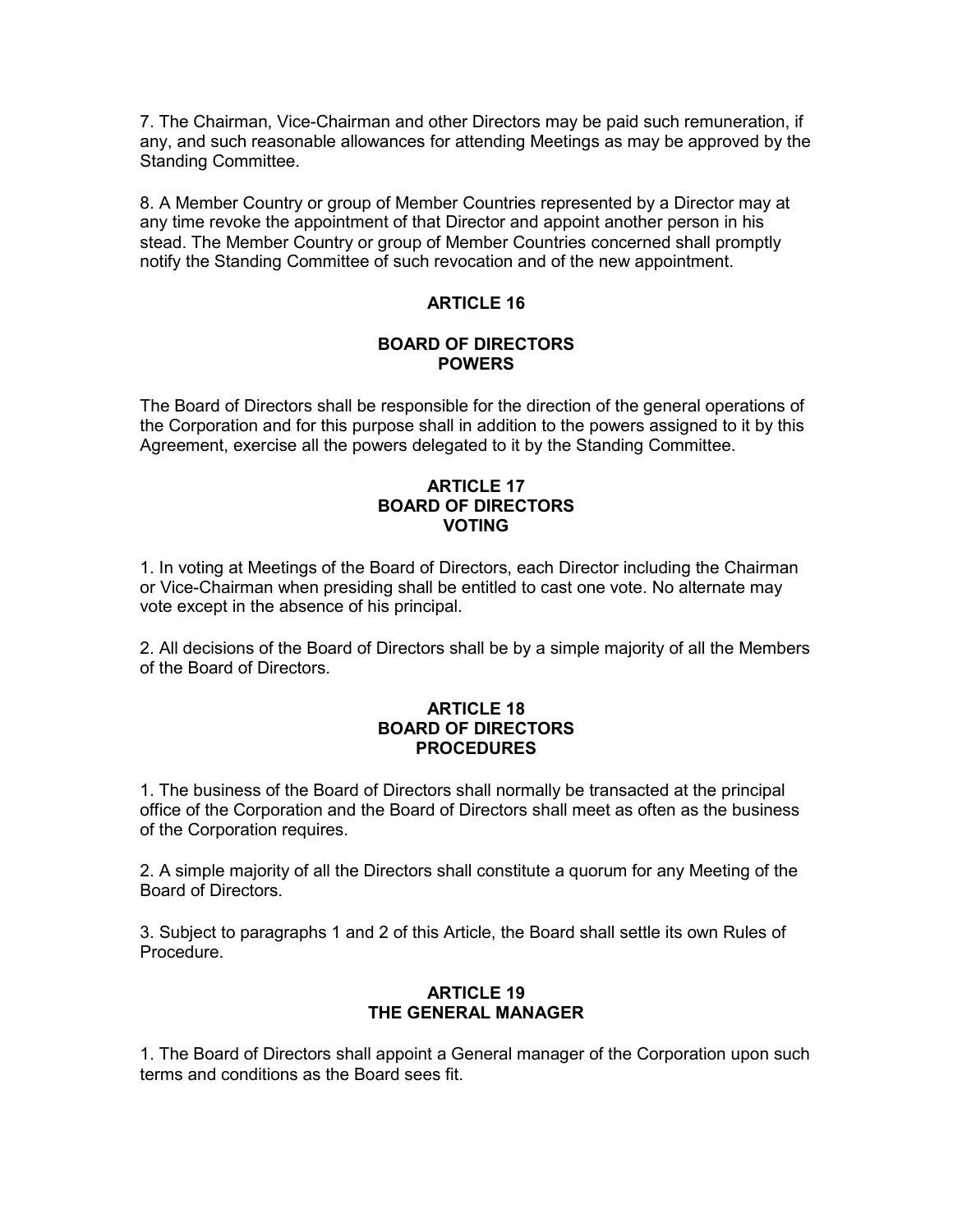2. The General Manager shall be Chief Executive Officer of the Corporation and shall conduct, under the direction of the Board of Directors, the current business of the Corporation. He shall be responsible for the organisation, appointment and dismissal of the officers and staff subject to the general control of the Board of Directors.

## ARTICLE 20 OFFICE OF THE CORPORATION

1. The principal office of the Corporation shall be located in such Member Country as the Standing Committee may determine.

2. The Corporation may establish agencies or branch offices elsewhere.

## ARTICLE 21 REGISTRATION AND NATIONALITY OF SHIPS

Ships owned by the Corporation shall be registered in such country or countries as the Standing Committee may direct.

# CHAPTER VI - WITHDRAWAL AND SUSPENSION OF MEMBERS

### ARTICLE 22 WITHDRAWAL

1. A Member Country may withdraw from this Agreement at any time by delivering a written notice to the Depositary who shall promptly notify the other Member Countries.

2. Withdrawal of a Member Country shall become effective on the date specified in its notice but in no event shall such a date be less than twelve months after the date that the notice has been received by the Depositary. At any time before the withdrawal becomes effective, the Member Country may notify the Depositary in writing of the cancellation of its withdrawal notice.

3. Withdrawal from this Agreement shall be construed as having the effect of nonparticipation in the Standing Committee whenever it is exercising functions under this Agreement.

4. Withdrawal of a Member Country from Membership or Associate Membership of the Treaty Establishing the Caribbean Community shall be deemed to be withdrawal from this Agreement with effect from the expiration of the time limited by the provisions of that Treaty.

5. A Member Country which has given notice of its withdrawal from this Agreement undertakes to honour any financial obligations duly assumed during its Membership of the Corporation.

## ARTICLE 23 SUSPENSION OF MEMBERSHIP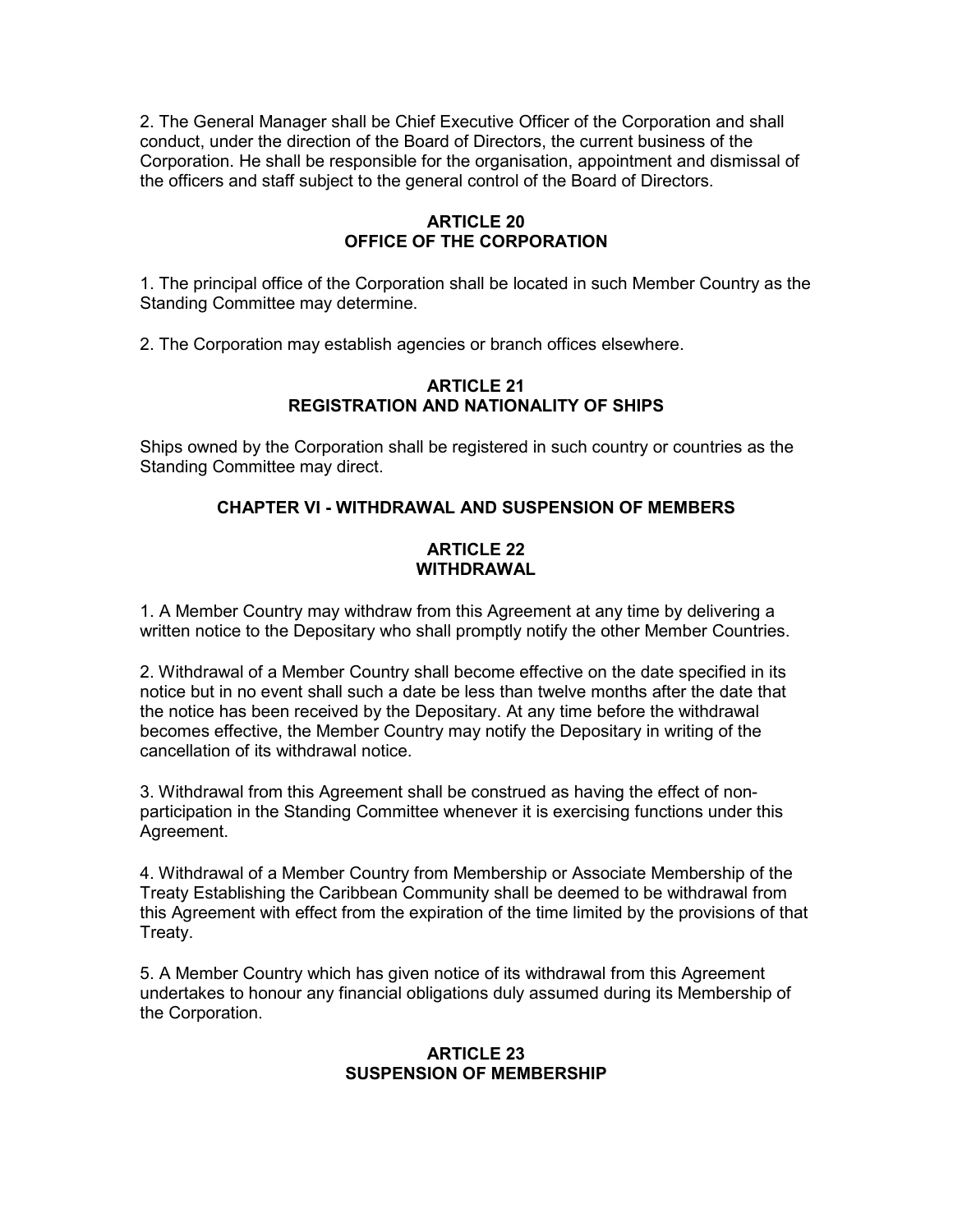1. If a Member Country fails to fulfil any of its financial obligations to the Corporation, the Corporation may request the Secretary-General of the Caribbean Community to serve notice in writing on the Member Country concerned, calling on such Member Country to discharge those obligations within three (3) months of the date on which the notice was received by the member Country.

2. Where the Member Country concerned fails to discharge those obligations within the prescribed period, it shall be automatically suspended unless the Standing Committee decides otherwise.

3. The Member Country so suspended shall automatically cease to be a Member of the Corporation one (1) year from the date of its suspension or such longer period from that date as the Standing Committee may determine, unless the Standing Committee, during such period, decides to restore the member Country to good standing, on the fulfilment of its obligation.

4. While under suspension, a Member Country shall not be entitled to exercise any rights under this Agreement, except the right of withdrawal but shall remain responsible for all financial obligations assumed by it up to the time of suspension or during the time of suspension if that Member Country is restored to good standing under paragraph 3 of this Article.

### ARTICLE 24 SETTLEMENT OF ACCOUNTS

1. After the date on which a Member Country ceases to be a Member of the Corporation, that former Member shall remain liable for its direct financial obligations to the Corporation that were incurred before that date and for any other liability as incurred in respect of any loans or guarantees made to or given in respect of the Corporation but it shall not incur liabilities with respect to loans and guarantees entered into thereafter by the Corporation or share either in the income or expenses of the Corporation.

2. At the time a Member Country ceases to be a Member of the Corporation, the Corporation shall arrange for the transfer of such Member's shares as a part of the settlement of accounts with such Member in accordance with the provisions of this Article. Such shares shall be offered in the first instance to other Member Countries in the proportion which each Member Country's shares subscribed bears to the total subscribed shares immediately before the offer. For this purpose, the purchase price of the shares shall be the value shown by the books of the Corporation, less ten per cent, on the date of the cessation of Membership.

3. If the Corporation is dissolved pursuant to Article 25 within six months of the date upon which the Membership of any Member Country ceases, all rights of the Member Country concerned shall be determined in accordance with the provisions of Articles 25 to 27. That Member Country shall be considered as still a Member of the Corporation for the purposes of such Articles but shall have no voting rights.

## ARTICLE 25 TERMINATION OF OPERATIONS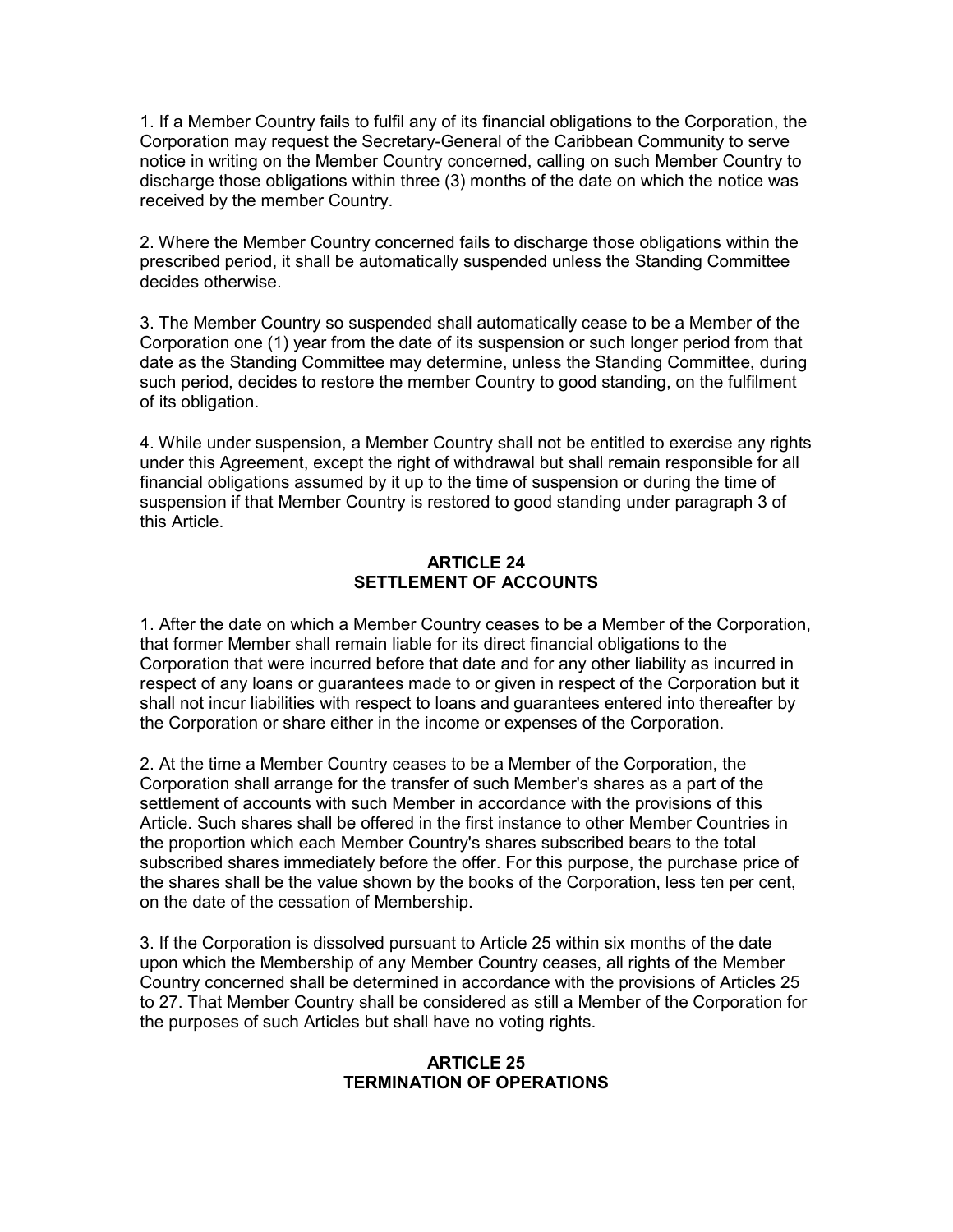1. The Standing Committee may decide to dissolve the operations of the Corporation.

2. After such decision, the Corporation shall forthwith cease all activities, except those incidental to the orderly realisation, conservation and preservation of its assets and settlement of its obligations.

### ARTICLE 26 LIABILITY OF MEMBERS AND PAYMENT OF CLAIMS

In the event of the dissolution of the Corporation -

(a) the liability of all Member Countries for unpaid contributions to the Special Fund shall continue;

(b) the payment of claims shall be made in accordance with the law applicable to liquidation in force in the Member Country in which the Corporation has its principal office.

# ARTICLE 27 DISTRIBUTION OF ASSETS

1. The distribution of assets shall be made in accordance with the general law applicable to corporate bodies of the Member Country in which the Corporation has its principal office, provided that within classes of creditors there shall be no preference but that a distribution shall be made *pari passu*. The foregoing proviso shall have effect notwithstanding the laws of the host country on this matter.

2. Any Member Country receiving assets distributed pursuant to this Article shall enjoy the same rights with respect to such assets as the Corporation enjoyed before their distribution.

# CHAPTER VII - STATUS, IMMUNITIES, EXEMPTIONS AND PRIVILEGES

## ARTICLE 28 PURPOSE OF CHAPTER

To enable the Corporation effectively to fulfil its purposes and carry out the functions entrusted to it, the status, immunities, exemptions and privileges set forth in this Chapter shall be accorded to the Corporation in the Territory of each Member Country.

## ARTICLE 29 LEGAL STATUS

1. The Corporation shall possess full juridical personality and, in particular, full capacity:

(a) to contract;

(b) to acquire and dispose of immovable and movable property; and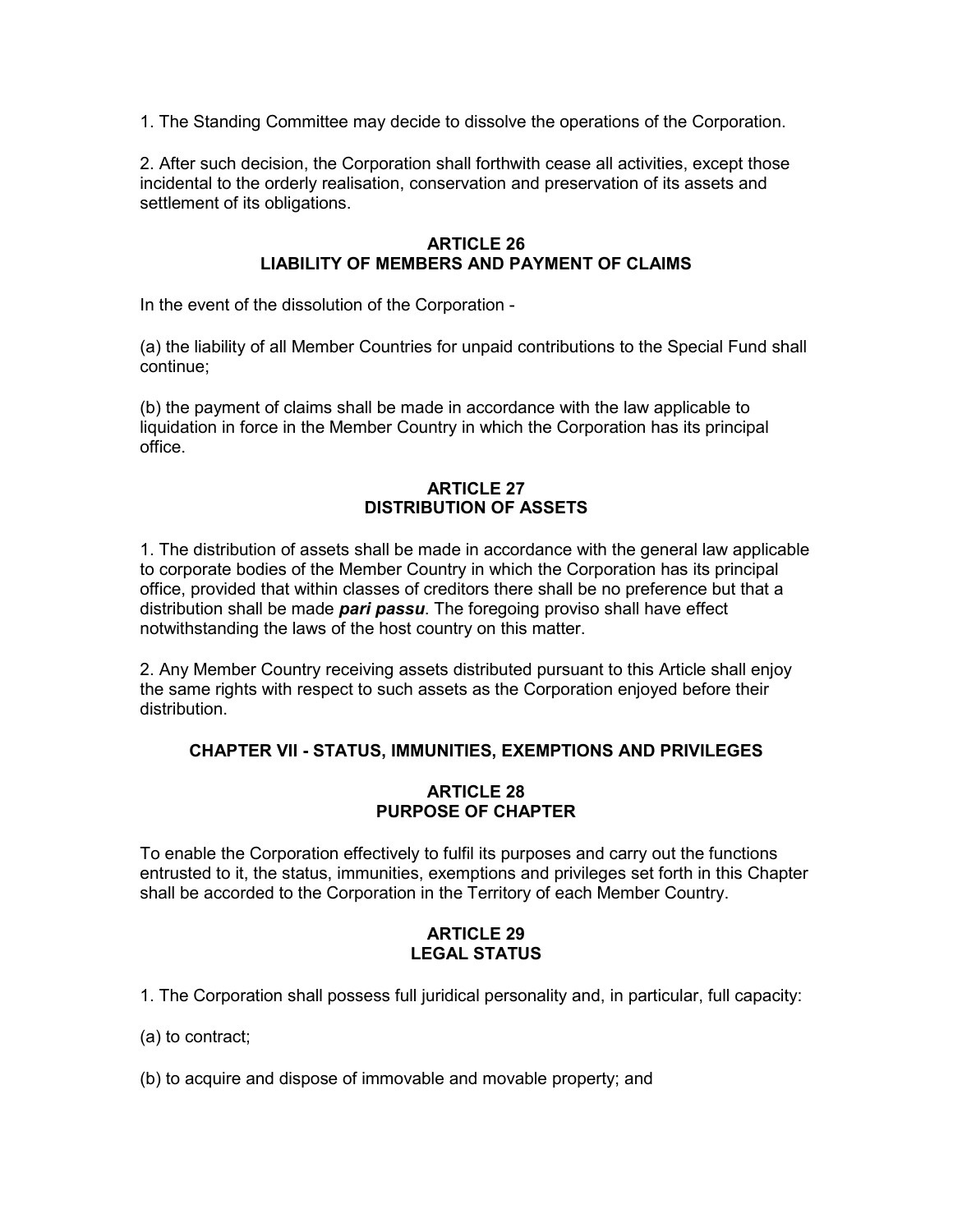(c) to institute legal proceedings.

2. The Corporation may co-operate with national or international organisations or other entities and may seek all appropriate contacts with a view to co-operation with shipping institutions of the countries to which its operations extend.

3. Member Countries undertake to enact the legislation necessary to ensure that -

(a) all land and other property of every kind whatsoever including things in action vested immediately before the entry into force of this Agreement in the former Corporation are transferred to and vested in the Corporation;

(b) all the rights, privileges and advantages and all the liabilities and obligations which, immediately before the entry into force of this Agreement, the former Corporation, (in relation to the matters referred to in sub-paragraph (a) of this paragraph) was entitled or subject to, are conferred on, or assumed by, the Corporation for the purposes of this Agreement;

(c) legal proceedings pending immediately before the entry into force of this Agreement by or against the former Corporation, (in relation to matters mentioned in sub-paragraph (a) of this paragraph) may be continued on or after that day by or against the Corporation as the party to the proceedings instead of the former Corporation;

(d) the former Corporation is dissolved.

## ARTICLE 30 LEGAL PROCESS

Actions may be brought against the Corporation in a court of competent jurisdiction in the territory of a Member Country in which the Corporation has its principal or a branch office or in the territory of a Member or non-Member Country where it has appointed an agent for the purpose of accepting service or notice of process.

## ARTICLE 31 IMMUNITY OF ASSETS

Property and assets of the Corporation wheresoever located and by whomsoever held, shall be immune from requisition, confiscation and expropriation by any Member Country.

## ARTICLE 32 FREEDOM OF ASSETS FROM RESTRICTIONS

To the extent necessary to enable the Corporation to effectively carry out its functions and purposes each Member Country undertakes not to withhold such permission as may be necessary under its respective laws in relation to the transfer of assets including funds of the Corporation.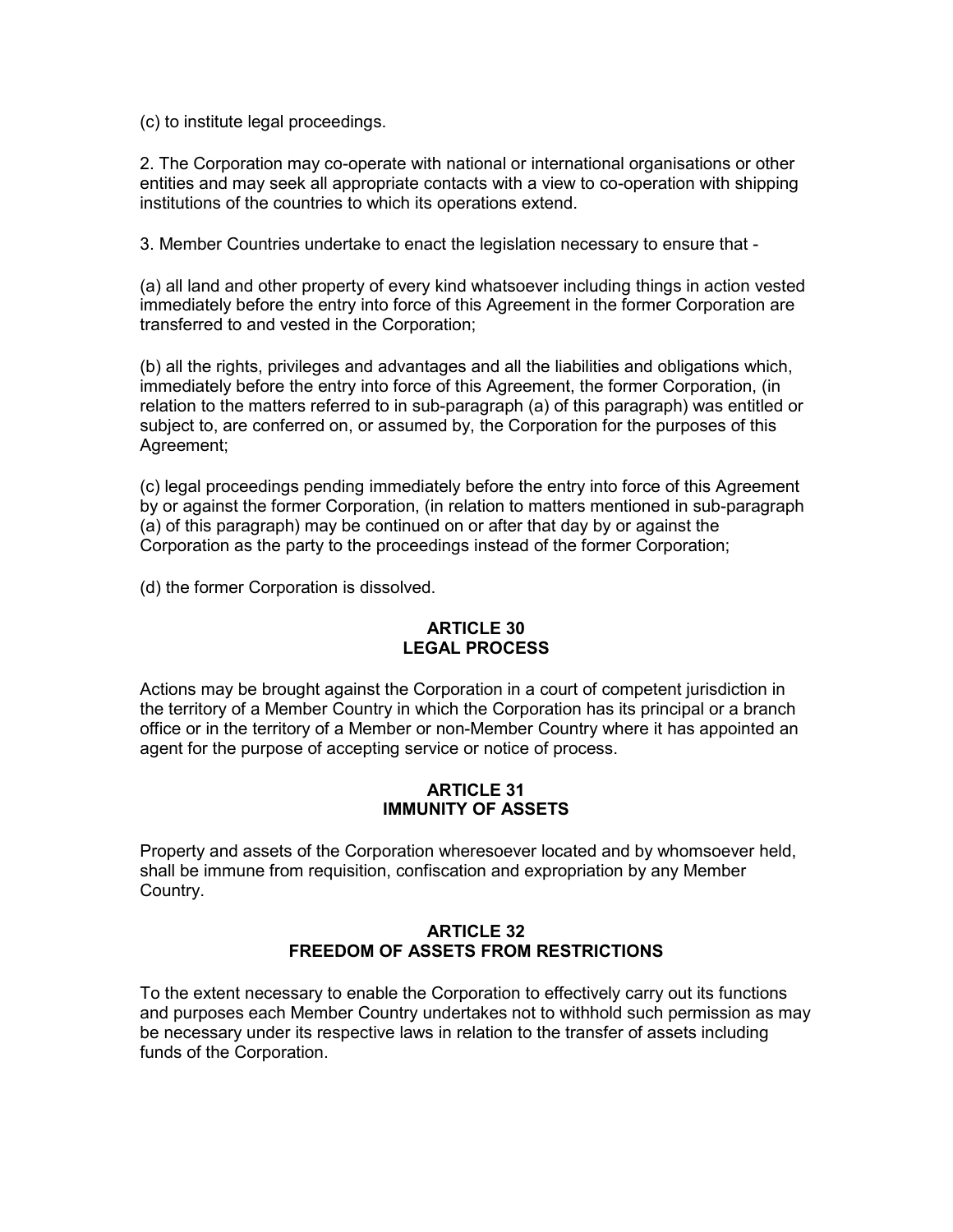## ARTICLE 33 PRIVILEGE FOR COMMUNICATIONS

Official communications of the Corporation shall be accorded by each Member Country treatment not less favourable than that it accords to the official communications of any other Member Country.

## ARTICLE 34 IMMUNITIES AND PRIVILEGES OF THE CORPORATION PERSONNEL

1. All Members of the Standing Committee, Directors, the General Manager, Officials and Employees of and experts performing missions in connection with the Corporation:

(a) shall be immune from legal process with respect to acts performed by them in their official capacity;

(b) where they are not local citizens or nationals, shall be accorded such immunities from immigration restrictions, alien registration requirements and national service obligations, and such facilities as regards exchange regulations, as are not less favourable than those accorded by the Member Countries concerned to the representatives, officials and employees of comparable rank by any other Member Country;

(c) shall be given such repatriation facilities in time of international crises which are not less favourable than those accorded by the Member Countries concerned to the representatives, officials and employees of comparable rank by any other Member Country;

2. Member Countries may limit the immunity conferred by this Article to exclude from its application any civil action arising out of accidents involving motor vehicles belonging to the Corporation or operated on its behalf or from traffic offences committed by the drivers of such motor vehicles. The limitation shall not be enforced until three months after notification of it to the Corporation.

## ARTICLE 35 EXEMPTION FROM TAXATION

1. The Corporation, its assets, property, income and its operations and transactions, shall be exempt from all direct taxation and from all customs duties and other internal taxes on goods imported for its official use.

2. Notwithstanding the provisions of paragraph 1 of this Article, the Corporation shall not claim exemption from taxes which are no more than charges for public utility services.

3. Articles imported under an exemption from customs duties as provided by paragraph 1 of this Article shall not be sold in the territory of the Member Country which granted the exemption except under conditions agreed with the Member Country.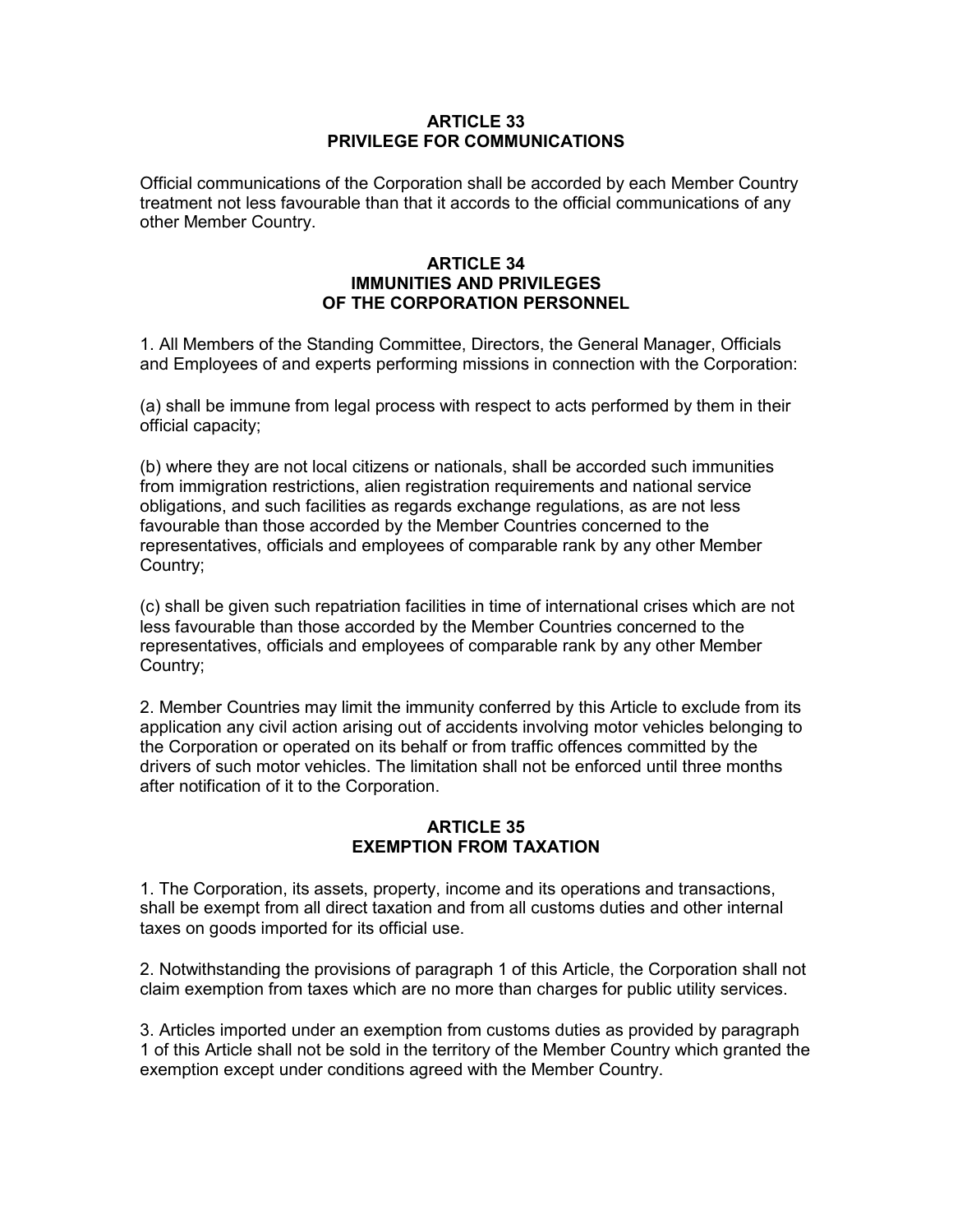### ARTICLE 36 WAIVER OF IMMUNITIES, EXEMPTIONS AND PRIVILEGES

1. The immunities, exemptions and privileges provided in this Chapter are granted in the interest of the Corporation. The Board of Directors may waive to such extent and upon such conditions as it may determine, the immunities, exemptions and privileges provided in this Chapter in cases where such action would, in its opinion, be appropriate in the best interests of the Corporation.

2. The General Manager shall have the right and duty to waive any immunity, exemption or privilege in respect of any officer or employee of, or any expert performing a mission for the Corporation, where, in his opinion, the immunity, exemption or privilege would impede the course of justice and can be waived without prejudice to the interests of the Corporation.

3. In similar circumstances and under the same conditions, the Board of Directors shall have the right and duty to waive any immunity, exemption or privilege in respect of the General Manager.

# CHAPTER VIII - AMENDMENTS, INTERPRETATION, ARBITRATION

## ARTICLE 37 **AMENDMENTS**

1. This Agreement may be amended by the Member Countries and any such amendment shall be open for signature and ratification in the manner provided for by Articles 42 and 43.

2. Any proposal to amend this Agreement whether emanating from a Member Country or from the Standing Committee, shall be communicated to the Secretary-General and copied to all other Member Countries.

3. Any such amendment shall come into force upon receipt of the last instrument of ratification by the Secretary-General who shall notify all the Member States of the date of entry into force of each amendment.

## ARTICLE 38 INTERPRETATION AND APPLICATION

1. In this Agreement unless the context otherwise requires -

"Corporation" means the West Indies Shipping Corporation established by Article 1.

"Dollar" means the dollar in the currency in the territory where the Corporation has its principal office.

"Financial Year" means January 1 to December 31, unless the Standing Committee otherwise determine.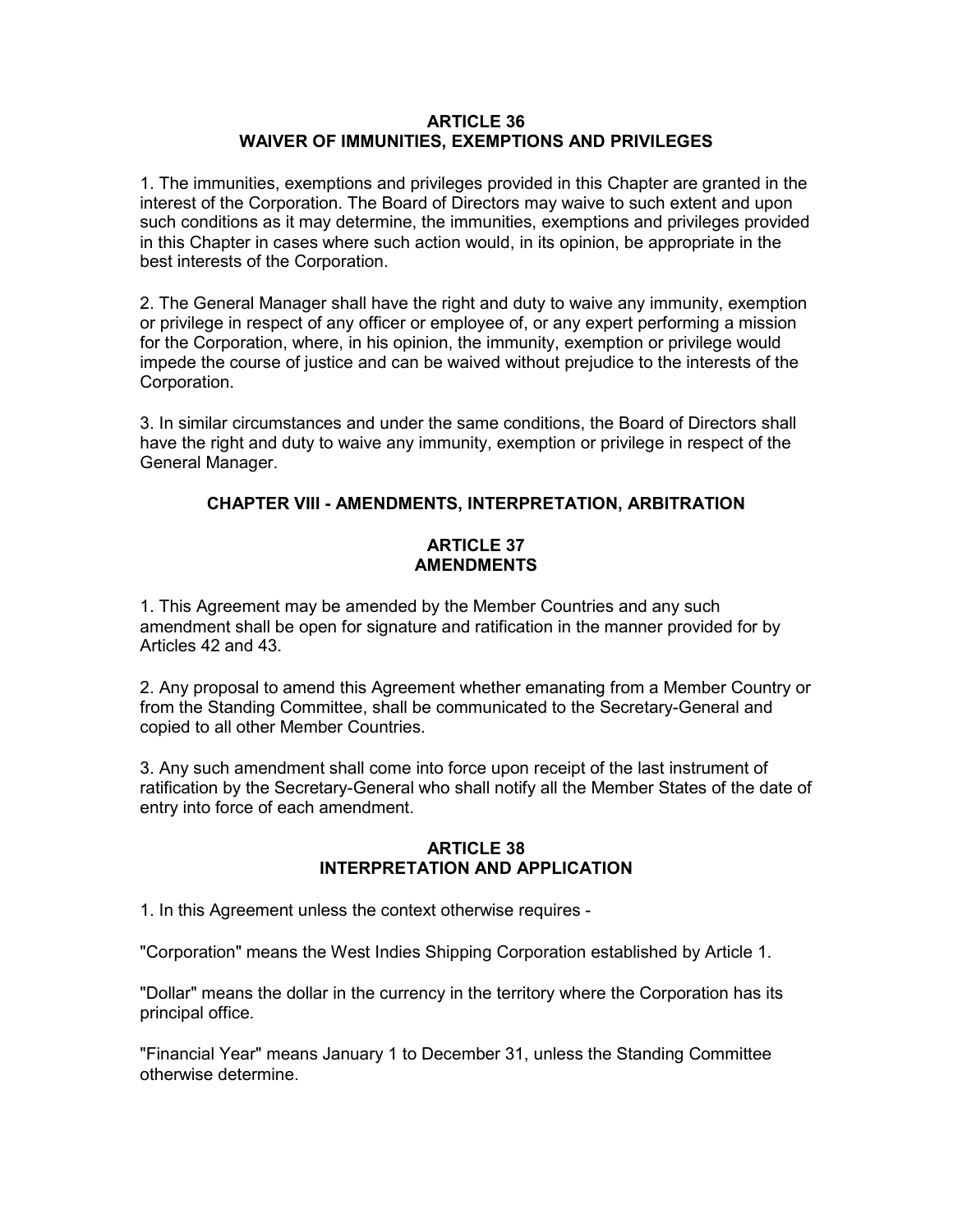"Member Country" means any State or territory which signs and ratifies or accedes to this Agreement.

"Standing Committee" means the Standing Committee of Ministers responsible for Transport established and designated as an Institution of the Caribbean Community by the decision of the Heads of Government Conference of the Caribbean Community.

"Secretary-General" means the Secretary-General of the Caribbean Community established by the Treaty done at Chaguaramas on  $4<sup>th</sup>$  July, 1973.

2. Any question of interpretation or application of the provisions of the Agreement not otherwise expressly provided for shall be submitted to the Standing Committee for a decision

## ARTICLE 39 ARBITRATION

1. If a dispute should arise between the Corporation and a Country which ceases to be a Member, or between the Corporation and any Member Country after a decision to dissolve the Corporation, such dispute shall be submitted to arbitration by a tribunal of three arbitrators by either Party to the dispute. Each Party shall appoint one arbitrator, and the two arbitrators so appointed shall appoint the third who shall be Chairman. If within thirty days of the request for arbitration either Party has not appointed an arbitrator or if within fifteen days after the appointment of two arbitrators the third arbitrator has not been appointed, either Party may request the Secretary-General to appoint an arbitrator. The procedure of the arbitration shall be fixed by the arbitrators. However, the third arbitrator shall be empowered to settle all questions of procedure in any case of disagreement with respect thereto.

2. A majority vote of the arbitrators shall be sufficient to reach a decision which shall be final and binding upon the parties.

## ARTICLE 40 UNDERTAKING AS TO FINANCIAL OBLIGATIONS TO FORMER CORPORATION

Each Member Country undertakes to pay the Corporation within one (1) year of the date of the entry into force of this Agreement, a sum equal to the total amount due and owing by it to the former Corporation immediately before that date.

# CHAPTER IX - FINAL PROVISIONS

#### ARTICLE 41 IMPLEMENTATION

Each Member Country shall take the necessary action to make effective the provisions of this Agreement and enact such legislation as may be necessary to discharge its obligation under it.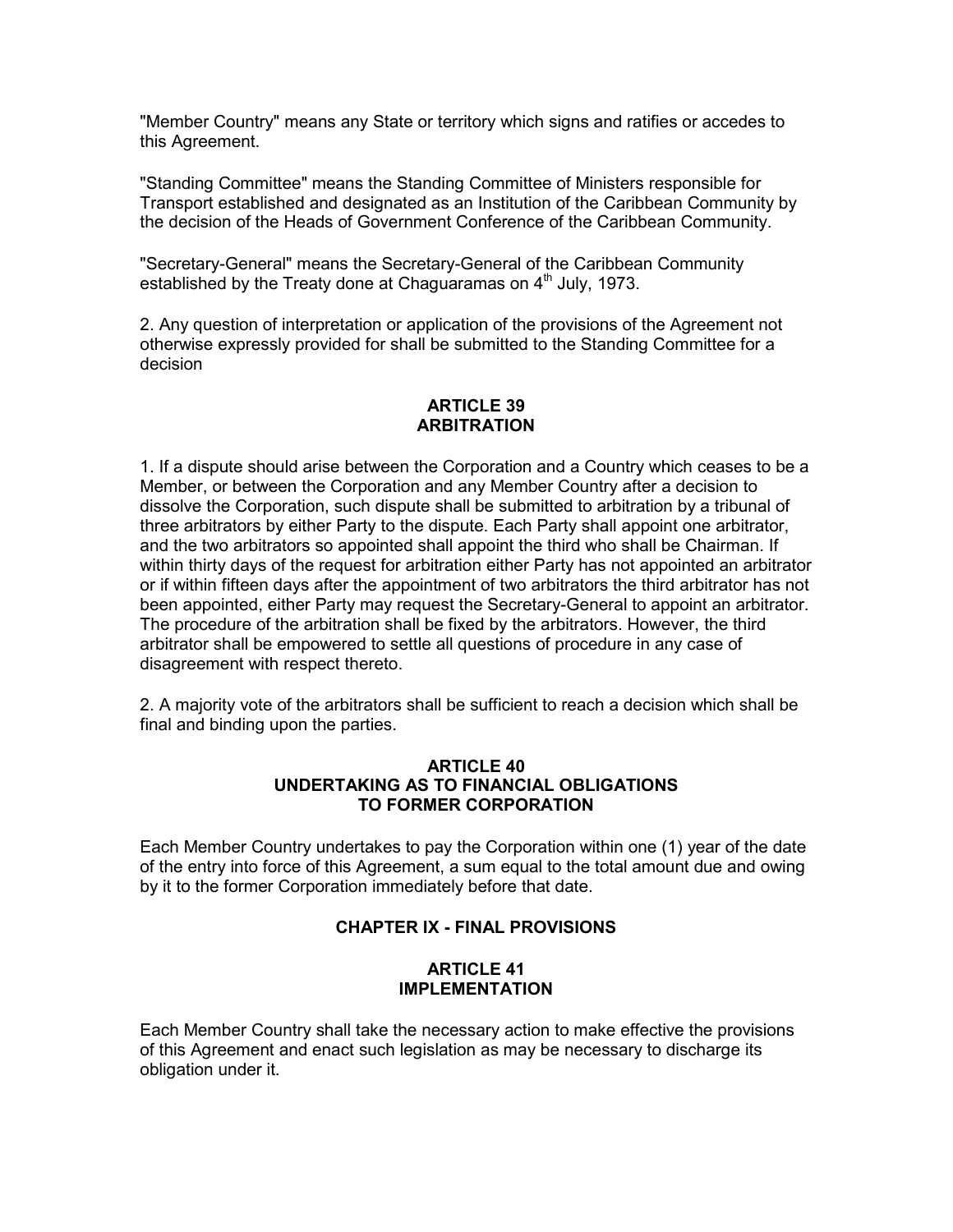## ARTICLE 42 SIGNATURE AND DEPOSIT

1. This Agreement shall be lodged with the Secretary-General (in this Agreement referred to as the Depositary) and shall remain open until the  $30<sup>th</sup>$  day of November, 1975 for signature by the Countries listed in the Annex to this Agreement.

2. The Secretary-General shall transmit certified copies of this Agreement to all the signatories and other countries which become Members of the Corporation.

## ARTICLE 43 **RATIFICATION**

1. This Agreement shall be subject to ratification by the signatories.

2. Instruments of Ratification shall be deposited with the Depositary who shall notify the other signatories of each deposit and the date thereof.

# ARTICLE 44 ENTRY INTO FORCE

This Agreement shall enter into force upon the deposit of Instruments of Ratification by four or more Countries mentioned in paragraph 1 of the Annex which have subscribed to at least 90 per cent of the initial issue of share capital in accordance with Article 5.

## ARTICLE 45 SAVING

The vote of a representative of any country on the Standing committee that is not a Member Country shall not be counted.

## ARTICLE 46 ACCESSION

After the 30<sup>th</sup> day of November, 1975 a country may become a Member of the Corporation (provided that country is a Member or Associate Member of the Caribbean Community) by accession to this Agreement on such terms as the Standing Committee shall determine. Any such country shall deposit, on or before a date appointed by the Standing Committee, an Instrument of Accession with the Depositary who shall notify such deposit and the date thereof to the corporation and the parties to this Agreement. Upon such deposit, the Country shall become a Member of the Corporation on the appointed date.

## ARTICLE 47 INAUGURAL MEETING

1. As soon as possible after this Agreement enters into force the Secretary-General shall call a special meeting of the Standing Committee for the purpose of appointing the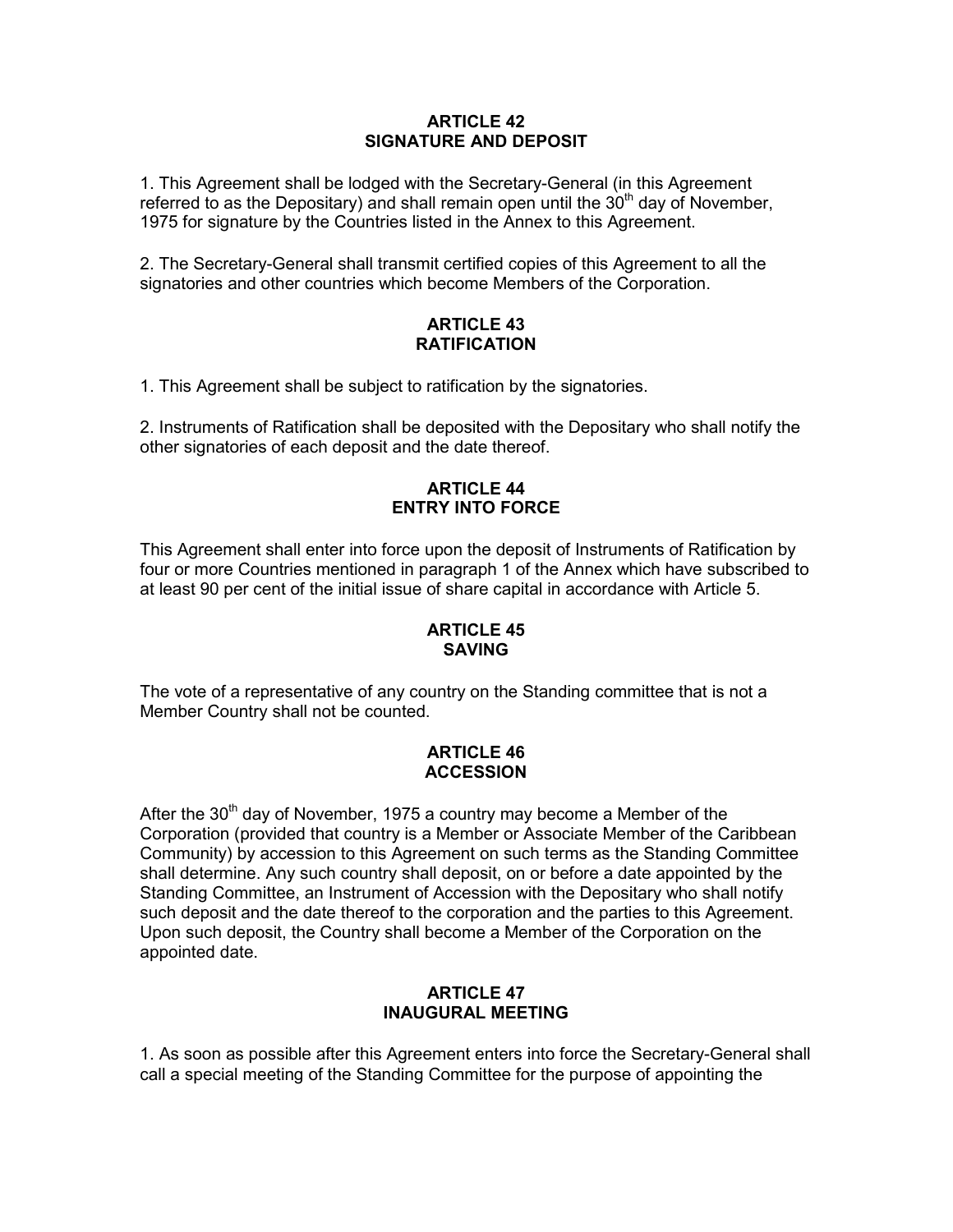Chairman and Vice-Chairman of the Board of Directors of the Corporation, and such other matters as may be necessary for the carrying of this Agreement into effect.

2. Within three (3) weeks of the appointment of the Chairman and Vice-Chairman, the Chairman shall call the inaugural Meeting of the Board of Directors.

IN WITNESS WHEREOF the undersigned, being duly authorised by their respective Governments, have affixed their signatures to this Agreement.

Done at Georgetown, this 3<sup>rd</sup> day of October, One Thousand Nine Hundred and Seventy-five in a single copy which shall be deposited with the Secretary-general of the Caribbean Community who shall transmit certified copies to all the signatories and other countries which become Members of the Corporation.

Signed by Victor Mc Kay For the Government of Antigua, on 3.10.75 at Georgetown, Guyana

Signed by G. Fergusson For the Government of Barbados, on 3.10.75 at Georgetown, Guyana

Signed by For the Government of Belize, on at

Signed by O. Seraphin For the Government of Dominica, on 3.10.75 at Georgetown, Guyana

Signed by Derek Knight For the Government of Grenada, on 3.10.75 at Georgetown, Guyana

Signed by S.S. Naraine For the Government of Guyana, on 3.10.75 at Georgetown, Guyana

Signed by Eric O. Bell For the Government of Jamaica, on 3.10.75 at Georgetown, Guyana

Signed by Eustace A. Dyer For the Government of Montserrat, on 29.10.75 at St. George's, Grenada

Signed by For the Government of St. Kitts-Nevis-Anguilla, on at